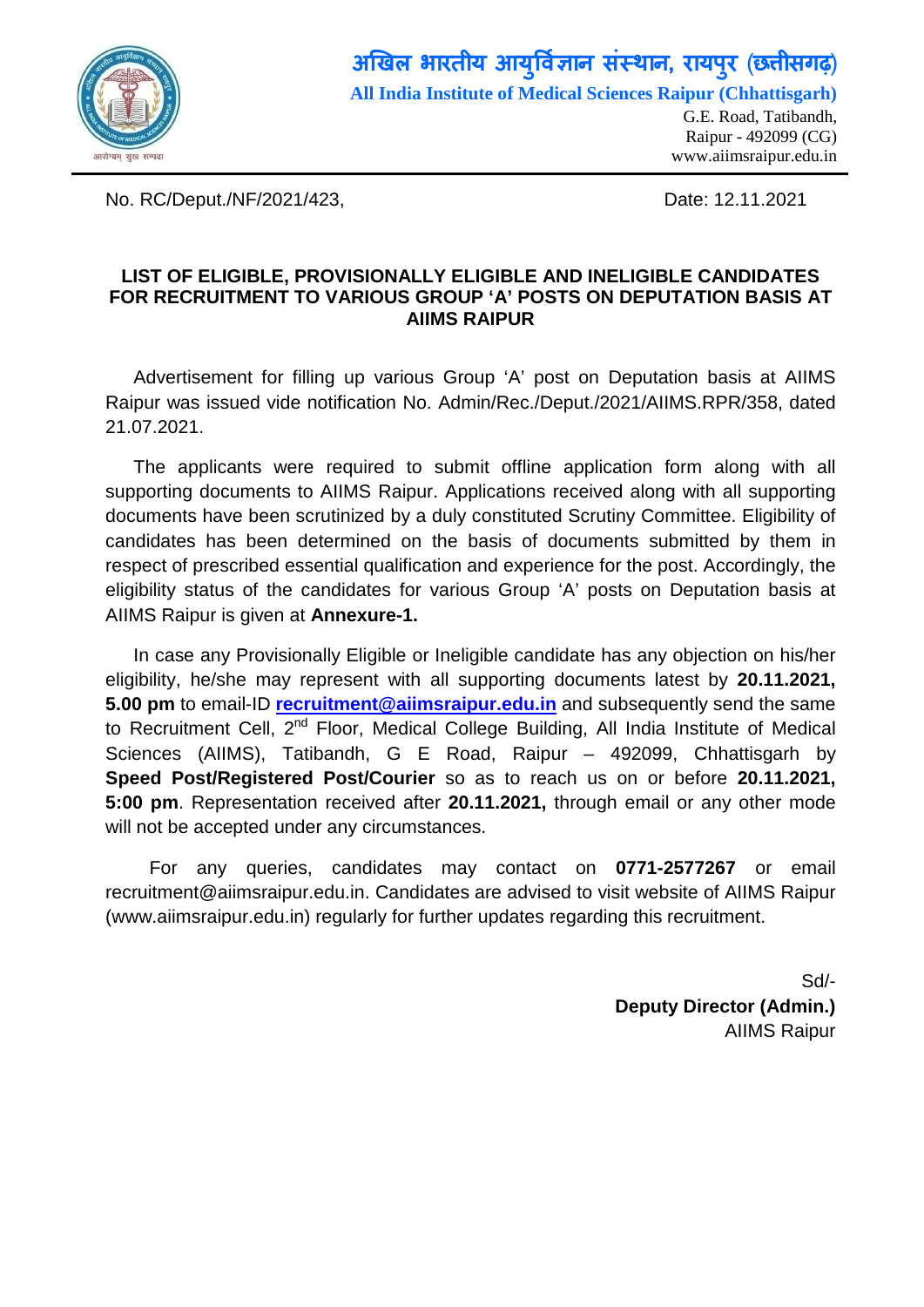## **LIST OF ELIGIBLE, PROVISIONALLY ELIGIBLE AND INELIGIBLE CANDIDATES FOR RECRUITMENT OF VARIOUS GROUP 'A' POSTS ON DEPUTATION BASIS AT AIIMS RAIPUR**

(Advertisement: No. Admin/Rec./Deput./2021/AIIMS.RPR/358, dated 21.07.2021)

| Sr.<br>No.                                 | <b>Name of the Applicant</b>                 | Eligible/<br><b>Provisionally</b><br>Eligible/<br>Ineligible | If Provisionally Eligible /<br>Ineligible, reasons thereof                                                                                                                                                                                               |  |
|--------------------------------------------|----------------------------------------------|--------------------------------------------------------------|----------------------------------------------------------------------------------------------------------------------------------------------------------------------------------------------------------------------------------------------------------|--|
| <b>Medical Superintendent</b>              |                                              |                                                              |                                                                                                                                                                                                                                                          |  |
| 1                                          | Dr. Bhandaru Sridhar                         | Ineligible                                                   | Not in government service                                                                                                                                                                                                                                |  |
| $\overline{2}$                             | <b>Khandagale Sachin</b><br><b>Bapusaheb</b> | Ineligible                                                   | Not in government service                                                                                                                                                                                                                                |  |
| <b>Librarian Selection Grade</b>           |                                              |                                                              |                                                                                                                                                                                                                                                          |  |
| 1                                          | Shri Praveen Kumar<br>Dewangan               | Provisionally<br>Eligible                                    | Subject to submission of APARs<br>of 02 years (2019<br>& 2020),<br>Vigilance Clearance Certificate,<br>& NOC<br>Certificate<br>Integrity<br>forwarded<br>through<br>proper<br>channel from parent department                                             |  |
| 2                                          | Smt. Monika Verma                            | Ineligible                                                   | Not a regular govt. employee                                                                                                                                                                                                                             |  |
| <b>Assistant Controller of Examination</b> |                                              |                                                              |                                                                                                                                                                                                                                                          |  |
| 1                                          | Shri Rajesh Kumar Choudhari                  | Ineligible                                                   | Not having relevant experience                                                                                                                                                                                                                           |  |
| <b>Executive Engineer (Electrical)</b>     |                                              |                                                              |                                                                                                                                                                                                                                                          |  |
| 1                                          | Shri Dinesh Kumar Tiwari                     | Ineligible                                                   | Not having essential requirement                                                                                                                                                                                                                         |  |
| 2                                          | Shri Manish Kumar Sahu                       | Ineligible                                                   | Not having essential requirement                                                                                                                                                                                                                         |  |
| <b>Executive Engineer (Civil)</b>          |                                              |                                                              |                                                                                                                                                                                                                                                          |  |
| 1                                          | Shri Pradeep Kumar Gupta                     | Provisionally<br>Eligible                                    | submission<br>Subject<br><b>of</b><br>to<br>application form, APARs of 05<br>years,<br>Vigilance<br>Clearance<br>Certificate,<br>Integrity Certificate<br><b>NOC</b><br>forwarded<br>through<br>and<br>channel<br>from<br>parent<br>proper<br>department |  |
| 2                                          | Shri Des Kumar Sahu                          | Ineligible                                                   | Not having essential qualification                                                                                                                                                                                                                       |  |